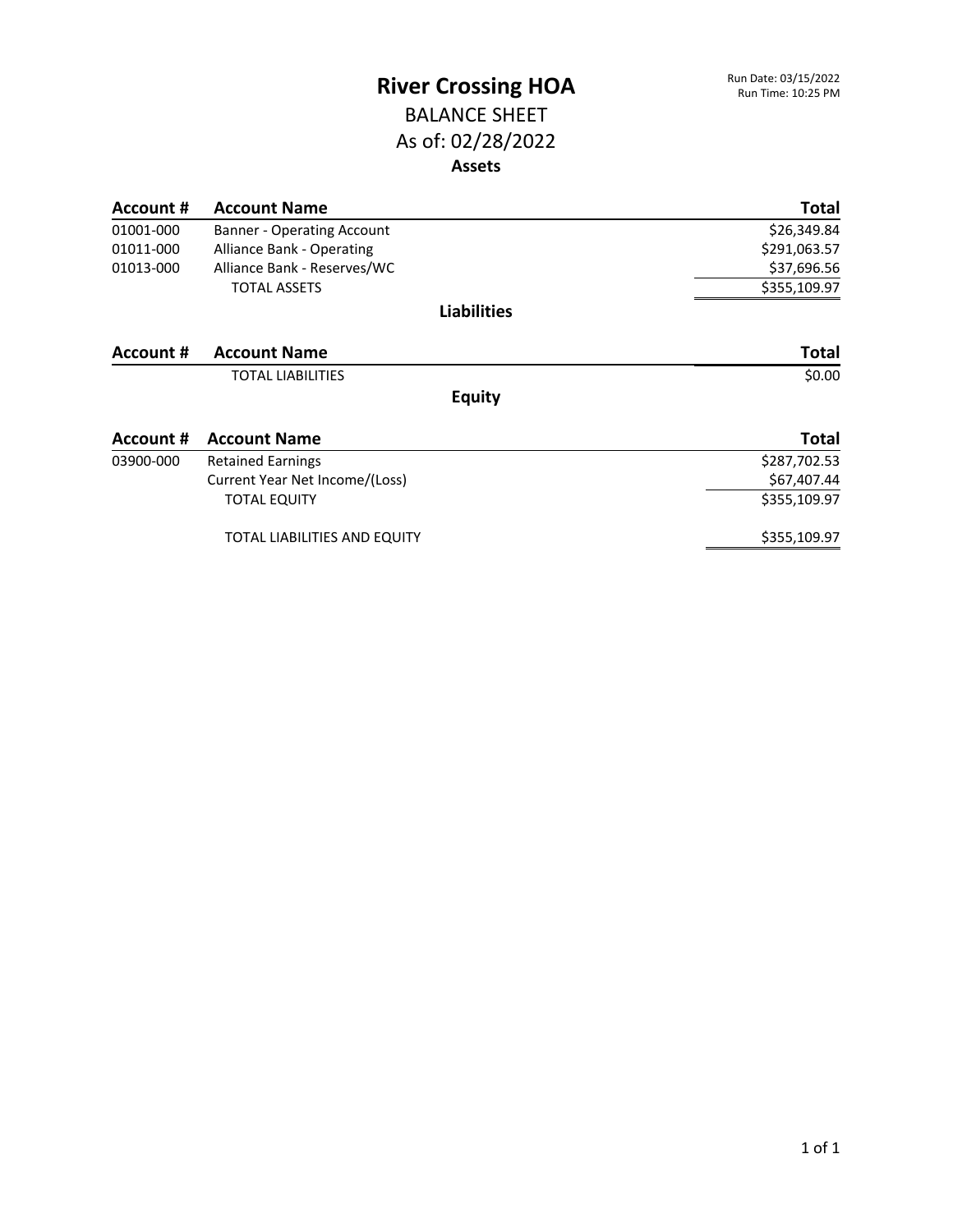#### INCOME STATEMENT Start: 02/01/2022 | End: 02/28/2022

| <b>Account</b>                  |           | Current       |                |            | <b>Year to Date</b> |            |               |
|---------------------------------|-----------|---------------|----------------|------------|---------------------|------------|---------------|
|                                 | Actual    | <b>Budget</b> | Variance       | Actual     | <b>Budget</b>       | Variance   | <b>Budget</b> |
| 05010-000 Dues                  | 24,211.14 | 31,940.00     | (7,728.86)     | 96,859.00  | 99,790.00           | (2,931.00) | 228,530.00    |
| 05010-100 Dues - ST             | 4,004.00  | 4,707.50      | (703.50)       | 14,506.80  | 9,415.00            | 5,091.80   | 56,490.00     |
| 05010-200 Dues -OP              | 3,661.00  | 3,450.00      | 211.00         | 9,147.00   | 6,900.00            | 2,247.00   | 41,400.00     |
| 05010-300 Dues - TT             | 3,023.00  | 2,070.00      | 953.00         | 6,160.00   | 4,140.00            | 2,020.00   | 24,840.00     |
| 05010-400 Dues - RETC           | 1,384.00  | 1,955.00      | (571.00)       | 4,926.00   | 3,910.00            | 1,016.00   | 30,090.00     |
| 05012-000 Dues - Builder        | 0.00      | 1,008.00      | (1,008.00)     | 252.00     | 1,260.00            | (1,008.00) | 5,292.00      |
| 05012-400 Dues - Builder - RETC | 0.00      | 690.00        | (690.00)       | 0.00       | 690.00              | (690.00)   | 3,450.00      |
| 05014-000 Transfer Fee          | 150.00    | 0.00          | 150.00         | 50.00      | 0.00                | 50.00      | 0.00          |
| 05020-000 Late Charges          | 370.06    | 100.00        | 270.06         | 513.06     | 150.00              | 363.06     | 3,550.00      |
| 05021-000 Late Interest         | 31.83     | 10.00         | 21.83          | 42.08      | 20.00               | 22.08      | 270.00        |
| 05032-000 Lien Income           | 131.65    | 0.00          | 131.65         | 131.65     | 0.00                | 131.65     | 400.00        |
| 05045-000 Initiation Fees       | 0.00      | 0.00          | 0.00           | (250.00)   | 0.00                | (250.00)   | 0.00          |
| 05045-900 Initiation Fees -     | 0.00      | 0.00          | 0.00           | 300.00     | 350.00              | (50.00)    | 1,000.00      |
| <b>Capital Reserves</b>         |           |               |                |            |                     |            |               |
| 05050-000 Interest Income       | 5.44      | 0.00          | 5.44           | 10.56      | 0.00                | 10.56      | 0.00          |
| 05050-900 Interest Income -     | 2.89      | 0.00          | 2.89           | 6.06       | 0.00                | 6.06       | 18.00         |
| <b>Capital Reserves</b>         |           |               |                |            |                     |            |               |
| <b>Total</b>                    | 36,975.01 | 45,930.50     | (8,955.49)     | 132,654.21 | 126,625.00          | 6,029.21   | 395,330.00    |
|                                 |           |               | <b>Expense</b> |            |                     |            |               |

| <b>Account</b>                   |          | <b>Current</b> |          |           | <b>Year to Date</b> |            |               |  |
|----------------------------------|----------|----------------|----------|-----------|---------------------|------------|---------------|--|
|                                  | Actual   | <b>Budget</b>  | Variance | Actual    | <b>Budget</b>       | Variance   | <b>Budget</b> |  |
| 06120-000 Community Events       | 0.00     | 0.00           | 0.00     | 0.00      | 0.00                | 0.00       | 8,500.00      |  |
| 06135-000 Board & Annual         | 0.00     | 0.00           | 0.00     | 0.00      | 0.00                | 0.00       | 100.00        |  |
| <b>Meetings</b>                  |          |                |          |           |                     |            |               |  |
| 06305-000 Accounting             | 195.00   | 0.00           | (195.00) | 195.00    | 0.00                | (195.00)   | 195.00        |  |
| 06308-000 Lien Filing Fee        | 0.00     | 0.00           | 0.00     | 400.00    | 0.00                | (400.00)   | 800.00        |  |
| 06310-000 Insurance Expense      | 47.00    | 0.00           | (47.00)  | 47.00     | 0.00                | (47.00)    | 850.00        |  |
| 06330-000 Bank Charges           | 21.93    | 0.00           | (21.93)  | 52.72     | 40.00               | (12.72)    | 40.00         |  |
| 06415-000 Electricity & Gas      | 2,748.02 | 2,500.00       | (248.02) | 5,247.20  | 5,000.00            | (247.20)   | 31,200.00     |  |
| 06415-100 Electricity & Gas - ST | 182.00   | 185.00         | 3.00     | 363.95    | 370.00              | 6.05       | 2,220.00      |  |
| 06415-300 Electricity & Gas - TT | 42.26    | 46.00          | 3.74     | 84.43     | 92.00               | 7.57       | 552.00        |  |
| 06415-400 Electricity & Gas -    | 0.00     | 30.00          | 30.00    | 0.00      | 60.00               | 60.00      | 360.00        |  |
| <b>RETC</b>                      |          |                |          |           |                     |            |               |  |
| 06420-000 Water                  | 247.29   | 160.00         | (87.29)  | 323.19    | 320.00              | (3.19)     | 10,640.00     |  |
| 06420-100 Water - ST             | 0.00     | 0.00           | 0.00     | 0.00      | 0.00                | 0.00       | 2,700.00      |  |
| 06420-300 Water - TT             | 0.00     | 0.00           | 0.00     | 0.00      | 0.00                | 0.00       | 590.00        |  |
| 06420-400 Water - RETC           | 0.00     | 0.00           | 0.00     | 0.00      | 0.00                | 0.00       | 650.00        |  |
| 06615-000 Snow Removal           | 0.00     | 3,000.00       | 3,000.00 | 11,850.12 | 6,000.00            | (5,850.12) | 8,000.00      |  |
| 06615-100 Snow Removal - ST      | 0.00     | 2,500.00       | 2,500.00 | 7,889.84  | 6,000.00            | (1,889.84) | 7,500.00      |  |
| 06615-200 Snow Removal - OP      | 0.00     | 2,000.00       | 2,000.00 | 7,269.08  | 4,500.00            | (2,769.08) | 6,500.00      |  |
| 06615-300 Snow Removal - TT      | 0.00     | 1,000.00       | 1,000.00 | 3,953.11  | 2,500.00            | (1,453.11) | 3,500.00      |  |
| 06615-400 Snow Removal -         | 0.00     | 2.000.00       | 2,000.00 | 7,330.94  | 4,000.00            | (3,330.94) | 5,000.00      |  |
| <b>RETC</b>                      |          |                |          |           |                     |            |               |  |
| 06626-000 Postage                | 82.41    | 120.00         | 37.59    | 2,303.95  | 2,220.00            | (83.95)    | 4,800.00      |  |
| 06630-000 Repairs and Maint      | 462.85   | 285.00         | (177.85) | 462.85    | 570.00              | 107.15     | 3,985.00      |  |
| 06630-100 Repairs and Maint -    | 0.00     | 0.00           | 0.00     | 0.00      | 0.00                | 0.00       | 250.00        |  |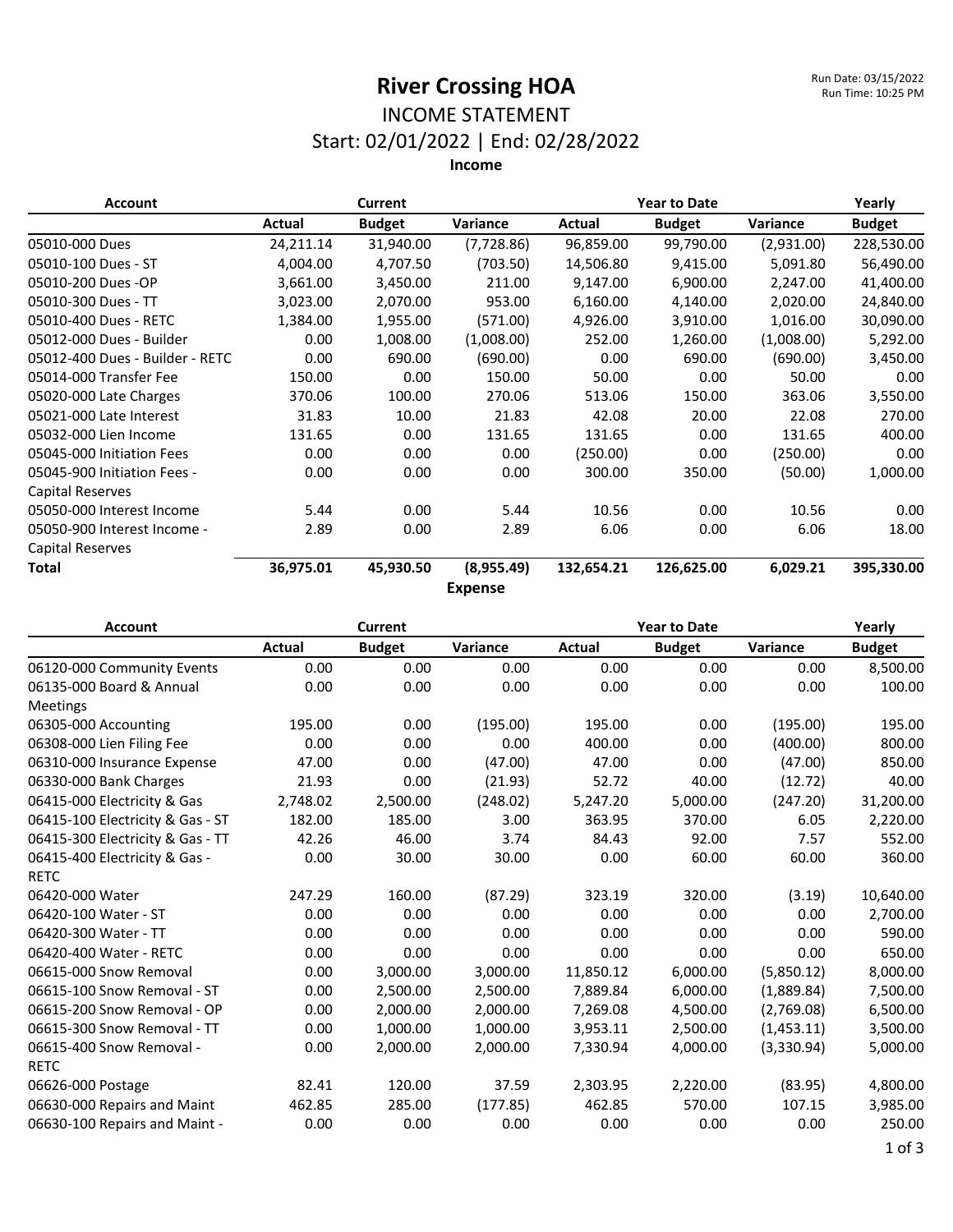| <b>Account</b>                          |               | <b>Current</b> |            | <b>Year to Date</b> |               |            | Yearly        |  |
|-----------------------------------------|---------------|----------------|------------|---------------------|---------------|------------|---------------|--|
|                                         | <b>Actual</b> | <b>Budget</b>  | Variance   | <b>Actual</b>       | <b>Budget</b> | Variance   | <b>Budget</b> |  |
| <b>ST</b>                               |               |                |            |                     |               |            |               |  |
| 06635-000 Special Projects              | 56.25         | 450.00         | 393.75     | 56.25               | 900.00        | 843.75     | 6,900.00      |  |
| 06810-000 Commons Mowing                | 0.00          | 0.00           | 0.00       | 0.00                | 0.00          | 0.00       | 74,358.00     |  |
| 06810-100 Commons Mowing -              | 0.00          | 0.00           | 0.00       | 0.00                | 0.00          | 0.00       | 11,315.72     |  |
| ST                                      |               |                |            |                     |               |            |               |  |
| 06810-300 Commons Mowing -              | 0.00          | 0.00           | 0.00       | 0.00                | 0.00          | 0.00       | 9,605.06      |  |
| TΤ                                      |               |                |            |                     |               |            |               |  |
| 06810-400 Homes Mowing -<br><b>RETC</b> | 0.00          | 0.00           | 0.00       | 0.00                | 0.00          | 0.00       | 16,181.36     |  |
| 06812-200 Homes Mowing - OP             | 0.00          | 0.00           | 0.00       | 0.00                | 0.00          | 0.00       | 16,009.92     |  |
| 06820-000 Commons Fertilizing           | 0.00          | 0.00           | 0.00       | 0.00                | 0.00          | 0.00       | 9,085.65      |  |
| 06820-100 Commons Fertilizing           | 0.00          | 0.00           | 0.00       | 0.00                | 0.00          | 0.00       | 1,959.00      |  |
| $-ST$                                   |               |                |            |                     |               |            |               |  |
| 06820-300 Commons Fertilizing           | 0.00          | 0.00           | 0.00       | 0.00                | 0.00          | 0.00       | 764.49        |  |
| - TT                                    |               |                |            |                     |               |            |               |  |
| 06820-400 Commons Fertilizing<br>- RETC | 0.00          | 0.00           | 0.00       | 0.00                | 0.00          | 0.00       | 1,081.50      |  |
| 06822-200 Homes Fertilizing -<br>OP     | 0.00          | 0.00           | 0.00       | 0.00                | 0.00          | 0.00       | 2,449.47      |  |
| 06830-000 Commons Turf Spray            | 0.00          | 0.00           | 0.00       | 0.00                | 0.00          | 0.00       | 9,680.00      |  |
| 06830-100 Commons Turf Spray            | 0.00          | 0.00           | 0.00       | 0.00                | 0.00          | 0.00       | 1,119.00      |  |
| -ST                                     |               |                |            |                     |               |            |               |  |
| 06830-300 Commons Turf<br>Spray-TT      | 0.00          | 0.00           | 0.00       | 0.00                | 0.00          | 0.00       | 381.50        |  |
| 06830-400 Commons Turf                  | 0.00          | 0.00           | 0.00       | 0.00                | 0.00          | 0.00       | 900.00        |  |
| Spray-RETC                              |               |                |            |                     |               |            |               |  |
| 06832-200 Homes Turf Spraying           | 0.00          | 0.00           | 0.00       | 0.00                | 0.00          | 0.00       | 1,167.69      |  |
| $-OP$                                   |               |                |            |                     |               |            |               |  |
| 06843-000 Tree Program                  | 0.00          | 0.00           | 0.00       | 0.00                | 0.00          | 0.00       | 11,595.00     |  |
| 06843-100 Tree Program - ST             | 0.00          | 1,000.00       | 1,000.00   | 0.00                | 1,000.00      | 1,000.00   | 2,000.00      |  |
| 06843-200 Tree Program - OP             | 0.00          | 0.00           | 0.00       | 0.00                | 0.00          | 0.00       | 1,192.76      |  |
| 06843-300 Tree Program - TT             | 0.00          | 550.00         | 550.00     | 0.00                | 550.00        | 550.00     | 1,100.00      |  |
| 06843-400 Tree Program - RETC           | 0.00          | 300.00         | 300.00     | 0.00                | 300.00        | 300.00     | 600.00        |  |
| 06850-000 Flowers                       | 0.00          | 0.00           | 0.00       | 0.00                | 0.00          | 0.00       | 650.00        |  |
| 06860-000 Sprinkler Turn                | 0.00          | 0.00           | 0.00       | 0.00                | 0.00          | 0.00       | 4,492.13      |  |
| On/Off                                  |               |                |            |                     |               |            |               |  |
| 06860-100 Sprinkler Turn                | 0.00          | 0.00           | 0.00       | 0.00                | 0.00          | 0.00       | 1,323.63      |  |
| On/Off-ST                               |               |                |            |                     |               |            |               |  |
| 06860-200 Sprinkler Turn                | 0.00          | 0.00           | 0.00       | 0.00                | 0.00          | 0.00       | 1,151.62      |  |
| On/Off-OP                               |               |                |            |                     |               |            |               |  |
| 06860-300 Sprinkler Turn                | 0.00          | 0.00           | 0.00       | 0.00                | 0.00          | 0.00       | 673.33        |  |
| On/Off-TT                               |               |                |            |                     |               |            |               |  |
| 06860-400 Sprinkler Turn                | 0.00          | 0.00           | 0.00       | 0.00                | 0.00          | 0.00       | 854.86        |  |
| On/Off-RETC                             |               |                |            |                     |               |            |               |  |
| 06880-000 Landscape Labor               | 0.00          | 0.00           | 0.00       | 0.00                | 0.00          | 0.00       | 13,750.00     |  |
| 06880-100 Landscape Labor - ST          | 0.00          | 0.00           | 0.00       | 0.00                | 0.00          | 0.00       | 2,900.00      |  |
| 06880-200 Landscape Labor -             | 0.00          | 0.00           | 0.00       | 0.00                | 0.00          | 0.00       | 1,550.00      |  |
| OP                                      |               |                |            |                     |               |            |               |  |
| 06880-300 Landscape Labor - TT          | 0.00          | 0.00           | 0.00       | 0.00                | 0.00          | 0.00       | 1,830.00      |  |
| 06880-400 Landscape Labor -             | 0.00          | 0.00           | 0.00       | 0.00                | 0.00          | 0.00       | 1,850.00      |  |
| <b>RETC</b>                             |               |                |            |                     |               |            |               |  |
| 06890-000 Misc. Landscape               | 2,893.48      | 0.00           | (2,893.48) | 2,893.48            | 0.00          | (2,893.48) | 8,015.22      |  |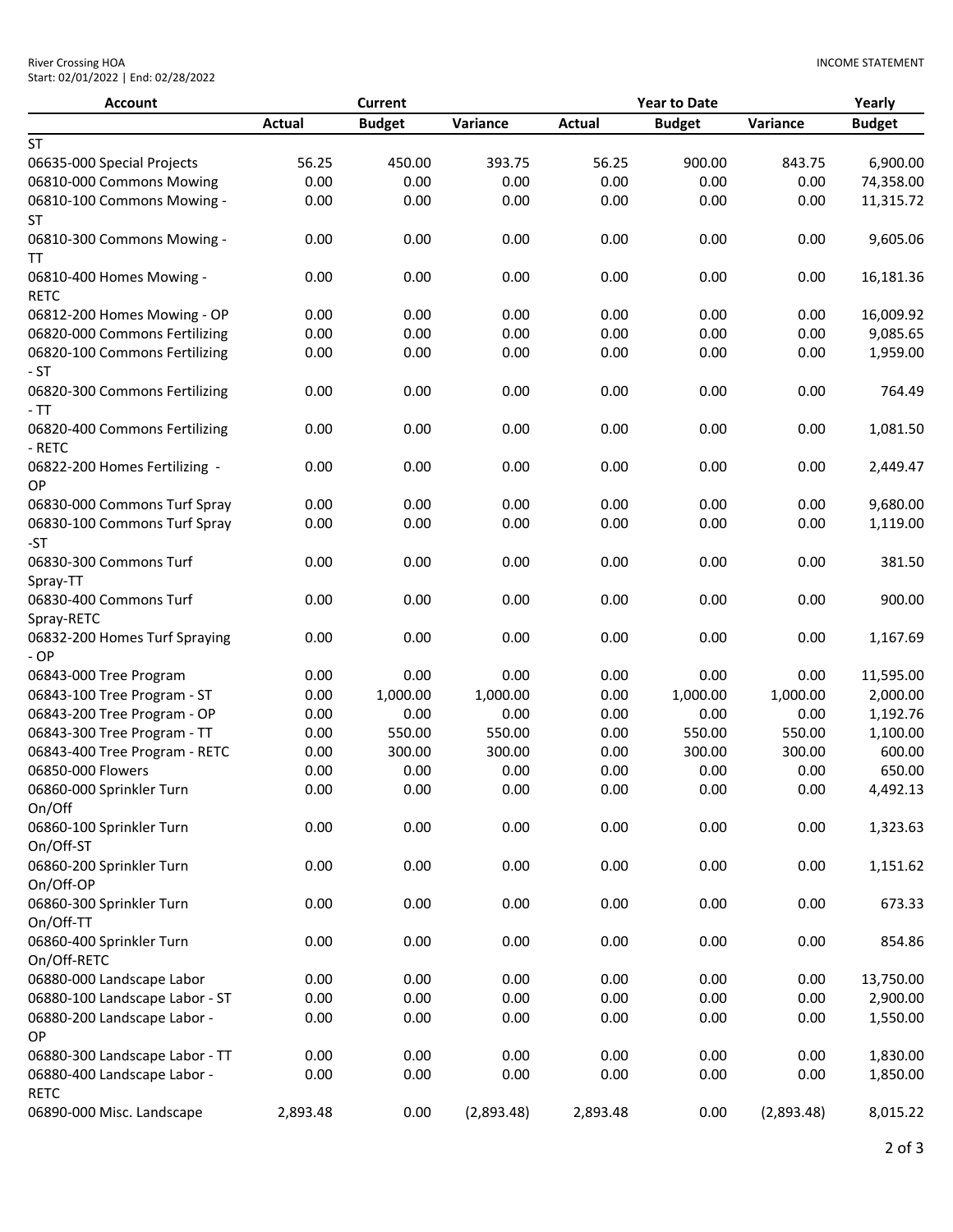| <b>River Crossing HOA</b>           |
|-------------------------------------|
| Start: 02/01/2022   End: 02/28/2022 |

| <b>Account</b>                            |           | <b>Current</b> |            | <b>Year to Date</b> |               |              | Yearly        |
|-------------------------------------------|-----------|----------------|------------|---------------------|---------------|--------------|---------------|
|                                           | Actual    | <b>Budget</b>  | Variance   | Actual              | <b>Budget</b> | Variance     | <b>Budget</b> |
| 06890-100 Misc. Landscape - ST            | 3,517.47  | 0.00           | (3,517.47) | 3,517.47            | 0.00          | (3,517.47)   | 8,433.95      |
| 06890-200 Misc. Landscape - OP            | 0.00      | 0.00           | 0.00       | 0.00                | 0.00          | 0.00         | 7,470.13      |
| 06890-300 Misc. Landscape - TT            | 885.36    | 0.00           | (885.36)   | 885.36              | 0.00          | (885.36)     | 2,746.05      |
| 06890-400 Misc. Landscape-<br><b>RETC</b> | 735.08    | 0.00           | (735.08)   | 735.08              | 0.00          | (735.08)     | 4,216.40      |
| 06891-000 Swale Maintenance               | 0.00      | 0.00           | 0.00       | 0.00                | 0.00          | 0.00         | 454.00        |
| 06891-100 Swale Maintenance -<br>ST       | 0.00      | 0.00           | 0.00       | 0.00                | 0.00          | 0.00         | 170.00        |
| 06900-000 Web Fees                        | 0.00      | 0.00           | 0.00       | 0.00                | 0.00          | 0.00         | 156.82        |
| 07505-000 Management Fee                  | 3,415.00  | 3,435.00       | 20.00      | 6,649.75            | 6,669.75      | 20.00        | 41,409.75     |
| 07505-100 Management Fee -<br>ST          | 708.00    | 708.00         | 0.00       | 1,416.00            | 1,416.00      | 0.00         | 8,496.00      |
| 07505-200 Management Fee -<br>OP.         | 240.00    | 240.00         | 0.00       | 480.00              | 480.00        | 0.00         | 2,880.00      |
| 07505-300 Management Fee -<br>TT          | 216.00    | 216.00         | 0.00       | 432.00              | 432.00        | 0.00         | 2,592.00      |
| 07505-400 Management Fee -<br><b>RETC</b> | 204.00    | 204.00         | 0.00       | 408.00              | 408.00        | 0.00         | 3,288.00      |
| 07508-000 Property Taxes                  | 0.00      | 0.00           | 0.00       | 0.00                | 0.00          | 0.00         | 450.00        |
| Total                                     | 16,899.40 | 20,929.00      | 4,029.60   | 65,246.77           | 43,827.75     | (21, 419.02) | 400,182.01    |
| <b>Net Income</b>                         | 20,075.61 | 25,001.50      | (4,925.89) | 67,407.44           | 82,797.25     | (15,389.81)  | (4,852.01)    |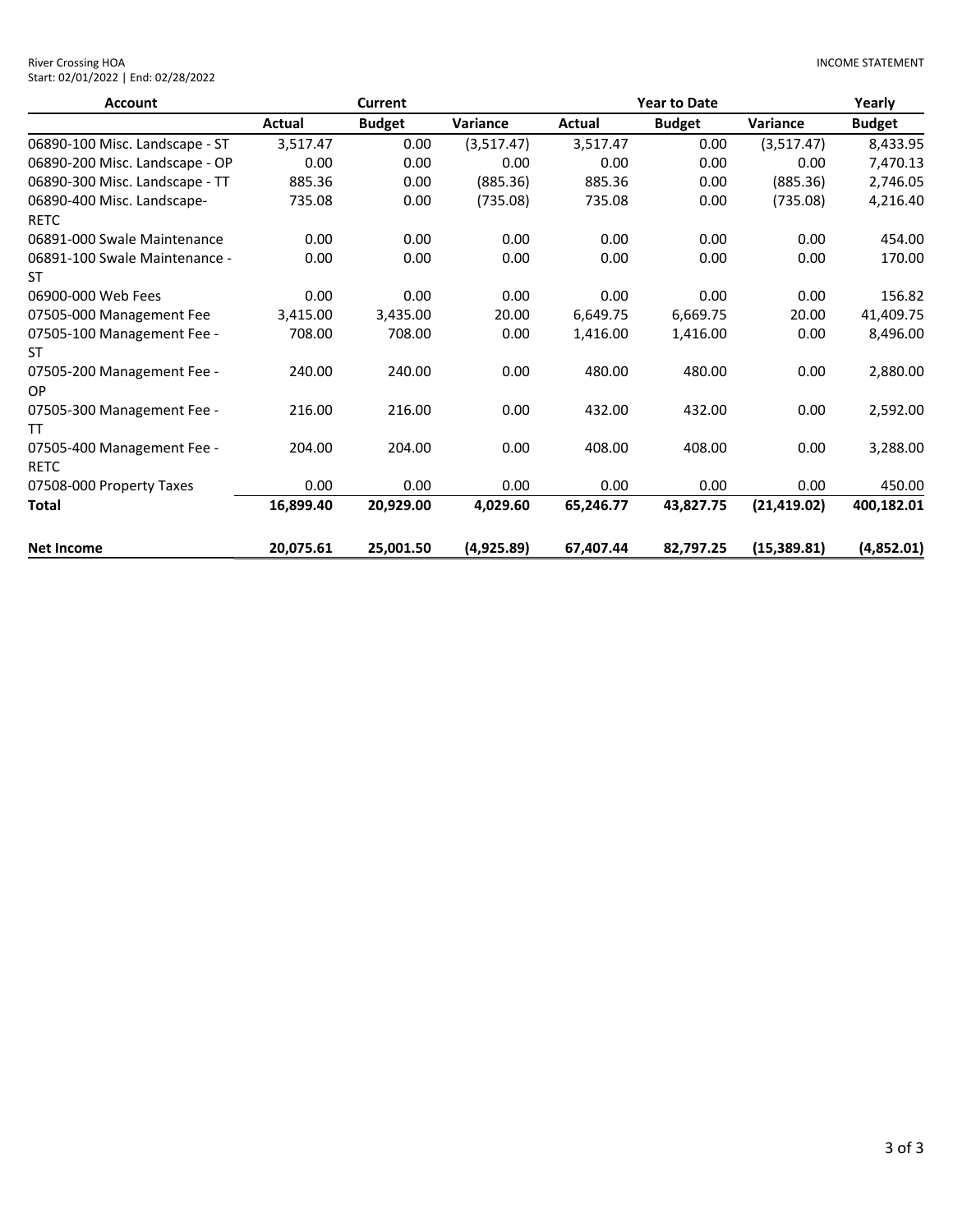#### INCOME STATEMENT Main

#### Start: 02/01/2022 | End: 02/28/2022 **Income**

| <b>Account</b>            |           | <b>Current</b> |             |           | <b>Year to Date</b> |                 | Yearly        |  |  |
|---------------------------|-----------|----------------|-------------|-----------|---------------------|-----------------|---------------|--|--|
|                           | Actual    | <b>Budget</b>  | Variance    | Actual    | <b>Budget</b>       | <b>Variance</b> | <b>Budget</b> |  |  |
| 05010-000 Dues            | 24,211.14 | 31,940.00      | (7,728.86)  | 96,859.00 | 99,790.00           | (2,931.00)      | 228,530.00    |  |  |
| 05012-000 Dues - Builder  | 0.00      | 1,008.00       | (1,008.00)  | 252.00    | 1,260.00            | (1,008.00)      | 5,292.00      |  |  |
| 05014-000 Transfer Fee    | 150.00    | 0.00           | 150.00      | 50.00     | 0.00                | 50.00           | 0.00          |  |  |
| 05020-000 Late Charges    | 370.06    | 100.00         | 270.06      | 513.06    | 150.00              | 363.06          | 3,550.00      |  |  |
| 05021-000 Late Interest   | 31.83     | 10.00          | 21.83       | 42.08     | 20.00               | 22.08           | 270.00        |  |  |
| 05032-000 Lien Income     | 131.65    | 0.00           | 131.65      | 131.65    | 0.00                | 131.65          | 400.00        |  |  |
| 05045-000 Initiation Fees | 0.00      | 0.00           | 0.00        | (250.00)  | 0.00                | (250.00)        | 0.00          |  |  |
| 05050-000 Interest Income | 5.44      | 0.00           | 5.44        | 10.56     | 0.00                | 10.56           | 0.00          |  |  |
| <b>Total</b>              | 24,900.12 | 33,058.00      | (8, 157.88) | 97,608.35 | 101,220.00          | (3,611.65)      | 238,042.00    |  |  |
| <b>Expense</b>            |           |                |             |           |                     |                 |               |  |  |

| <b>Account</b>                | <b>Current</b> |               |            | <b>Year to Date</b> |               |              | Yearly        |
|-------------------------------|----------------|---------------|------------|---------------------|---------------|--------------|---------------|
|                               | <b>Actual</b>  | <b>Budget</b> | Variance   | <b>Actual</b>       | <b>Budget</b> | Variance     | <b>Budget</b> |
| 06120-000 Community Events    | 0.00           | 0.00          | 0.00       | 0.00                | 0.00          | 0.00         | 8,500.00      |
| 06135-000 Board & Annual      | 0.00           | 0.00          | 0.00       | 0.00                | 0.00          | 0.00         | 100.00        |
| Meetings                      |                |               |            |                     |               |              |               |
| 06305-000 Accounting          | 195.00         | 0.00          | (195.00)   | 195.00              | 0.00          | (195.00)     | 195.00        |
| 06308-000 Lien Filing Fee     | 0.00           | 0.00          | 0.00       | 400.00              | 0.00          | (400.00)     | 800.00        |
| 06310-000 Insurance Expense   | 47.00          | 0.00          | (47.00)    | 47.00               | 0.00          | (47.00)      | 850.00        |
| 06330-000 Bank Charges        | 21.93          | 0.00          | (21.93)    | 52.72               | 40.00         | (12.72)      | 40.00         |
| 06415-000 Electricity & Gas   | 2,748.02       | 2,500.00      | (248.02)   | 5,247.20            | 5,000.00      | (247.20)     | 31,200.00     |
| 06420-000 Water               | 247.29         | 160.00        | (87.29)    | 323.19              | 320.00        | (3.19)       | 10,640.00     |
| 06615-000 Snow Removal        | 0.00           | 3,000.00      | 3,000.00   | 11,850.12           | 6,000.00      | (5,850.12)   | 8,000.00      |
| 06626-000 Postage             | 82.41          | 120.00        | 37.59      | 2,303.95            | 2,220.00      | (83.95)      | 4,800.00      |
| 06630-000 Repairs and Maint   | 462.85         | 285.00        | (177.85)   | 462.85              | 570.00        | 107.15       | 3,985.00      |
| 06635-000 Special Projects    | 56.25          | 450.00        | 393.75     | 56.25               | 900.00        | 843.75       | 6,900.00      |
| 06810-000 Commons Mowing      | 0.00           | 0.00          | 0.00       | 0.00                | 0.00          | 0.00         | 74,358.00     |
| 06820-000 Commons Fertilizing | 0.00           | 0.00          | 0.00       | 0.00                | 0.00          | 0.00         | 9,085.65      |
| 06830-000 Commons Turf Spray  | 0.00           | 0.00          | 0.00       | 0.00                | 0.00          | 0.00         | 9,680.00      |
| 06843-000 Tree Program        | 0.00           | 0.00          | 0.00       | 0.00                | 0.00          | 0.00         | 11,595.00     |
| 06850-000 Flowers             | 0.00           | 0.00          | 0.00       | 0.00                | 0.00          | 0.00         | 650.00        |
| 06860-000 Sprinkler Turn      | 0.00           | 0.00          | 0.00       | 0.00                | 0.00          | 0.00         | 4,492.13      |
| On/Off                        |                |               |            |                     |               |              |               |
| 06880-000 Landscape Labor     | 0.00           | 0.00          | 0.00       | 0.00                | 0.00          | 0.00         | 13,750.00     |
| 06890-000 Misc. Landscape     | 2,893.48       | 0.00          | (2,893.48) | 2,893.48            | 0.00          | (2,893.48)   | 8,015.22      |
| 06891-000 Swale Maintenance   | 0.00           | 0.00          | 0.00       | 0.00                | 0.00          | 0.00         | 454.00        |
| 06900-000 Web Fees            | 0.00           | 0.00          | 0.00       | 0.00                | 0.00          | 0.00         | 156.82        |
| 07505-000 Management Fee      | 3,415.00       | 3,435.00      | 20.00      | 6,649.75            | 6,669.75      | 20.00        | 41,409.75     |
| 07508-000 Property Taxes      | 0.00           | 0.00          | 0.00       | 0.00                | 0.00          | 0.00         | 450.00        |
| <b>Total</b>                  | 10,169.23      | 9,950.00      | (219.23)   | 30,481.51           | 21,719.75     | (8,761.76)   | 250,106.57    |
| <b>Net Income</b>             | 14,730.89      | 23,108.00     | (8,377.11) | 67,126.84           | 79,500.25     | (12, 373.41) | (12,064.57)   |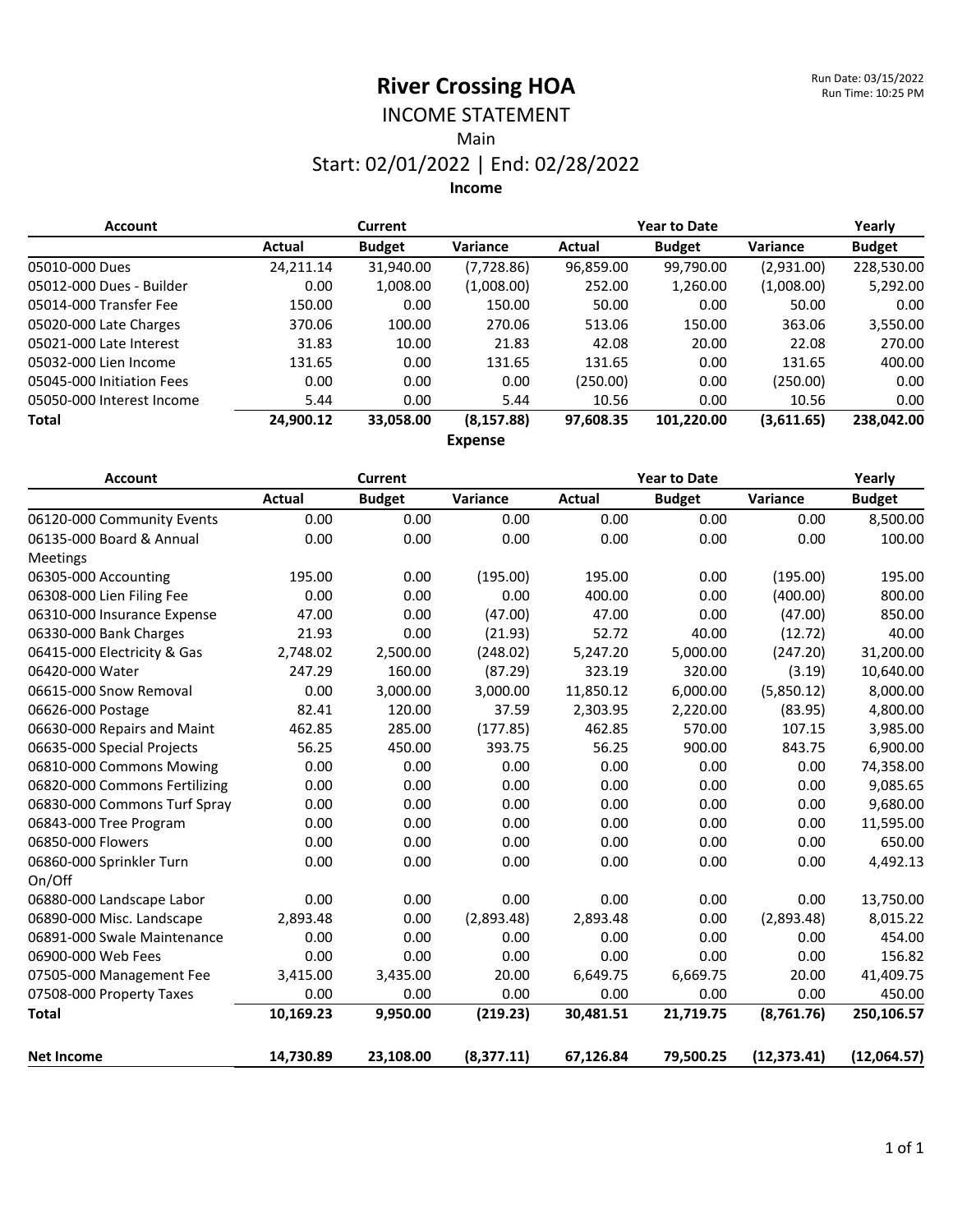#### INCOME STATEMENT Sahale Start: 02/01/2022 | End: 02/28/2022

| <b>Account</b>      |          | Current       |                 |           | <b>Year to Date</b> |                 |               |  |
|---------------------|----------|---------------|-----------------|-----------|---------------------|-----------------|---------------|--|
|                     | Actual   | <b>Budget</b> | <b>Variance</b> | Actual    | <b>Budget</b>       | <b>Variance</b> | <b>Budget</b> |  |
| 05010-100 Dues - ST | 4.004.00 | 4.707.50      | (703.50)        | 14.506.80 | 9.415.00            | 5.091.80        | 56.490.00     |  |
| <b>Total</b>        | 4.004.00 | 4.707.50      | (703.50)        | 14.506.80 | 9.415.00            | 5.091.80        | 56,490.00     |  |
|                     |          |               | <b>Expense</b>  |           |                     |                 |               |  |

| <b>Account</b>                         |          | <b>Current</b> |            |           | <b>Year to Date</b> |                 |               |
|----------------------------------------|----------|----------------|------------|-----------|---------------------|-----------------|---------------|
|                                        | Actual   | <b>Budget</b>  | Variance   | Actual    | <b>Budget</b>       | <b>Variance</b> | <b>Budget</b> |
| 06415-100 Electricity & Gas - ST       | 182.00   | 185.00         | 3.00       | 363.95    | 370.00              | 6.05            | 2,220.00      |
| 06420-100 Water - ST                   | 0.00     | 0.00           | 0.00       | 0.00      | 0.00                | 0.00            | 2,700.00      |
| 06615-100 Snow Removal - ST            | 0.00     | 2,500.00       | 2,500.00   | 7,889.84  | 6,000.00            | (1,889.84)      | 7,500.00      |
| 06630-100 Repairs and Maint -<br>ST    | 0.00     | 0.00           | 0.00       | 0.00      | 0.00                | 0.00            | 250.00        |
| 06810-100 Commons Mowing -<br>ST.      | 0.00     | 0.00           | 0.00       | 0.00      | 0.00                | 0.00            | 11,315.72     |
| 06820-100 Commons Fertilizing<br>$-ST$ | 0.00     | 0.00           | 0.00       | 0.00      | 0.00                | 0.00            | 1,959.00      |
| 06830-100 Commons Turf Spray<br>-ST    | 0.00     | 0.00           | 0.00       | 0.00      | 0.00                | 0.00            | 1,119.00      |
| 06843-100 Tree Program - ST            | 0.00     | 1,000.00       | 1,000.00   | 0.00      | 1,000.00            | 1,000.00        | 2,000.00      |
| 06860-100 Sprinkler Turn<br>On/Off-ST  | 0.00     | 0.00           | 0.00       | 0.00      | 0.00                | 0.00            | 1,323.63      |
| 06880-100 Landscape Labor - ST         | 0.00     | 0.00           | 0.00       | 0.00      | 0.00                | 0.00            | 2,900.00      |
| 06890-100 Misc. Landscape - ST         | 3,517.47 | 0.00           | (3,517.47) | 3,517.47  | 0.00                | (3,517.47)      | 8,433.95      |
| 06891-100 Swale Maintenance -<br>ST    | 0.00     | 0.00           | 0.00       | 0.00      | 0.00                | 0.00            | 170.00        |
| 07505-100 Management Fee -             | 708.00   | 708.00         | 0.00       | 1,416.00  | 1,416.00            | 0.00            | 8,496.00      |
| ST                                     |          |                |            |           |                     |                 |               |
| <b>Total</b>                           | 4,407.47 | 4,393.00       | (14.47)    | 13,187.26 | 8,786.00            | (4,401.26)      | 50,387.30     |
| <b>Net Income</b>                      | (403.47) | 314.50         | (717.97)   | 1,319.54  | 629.00              | 690.54          | 6,102.70      |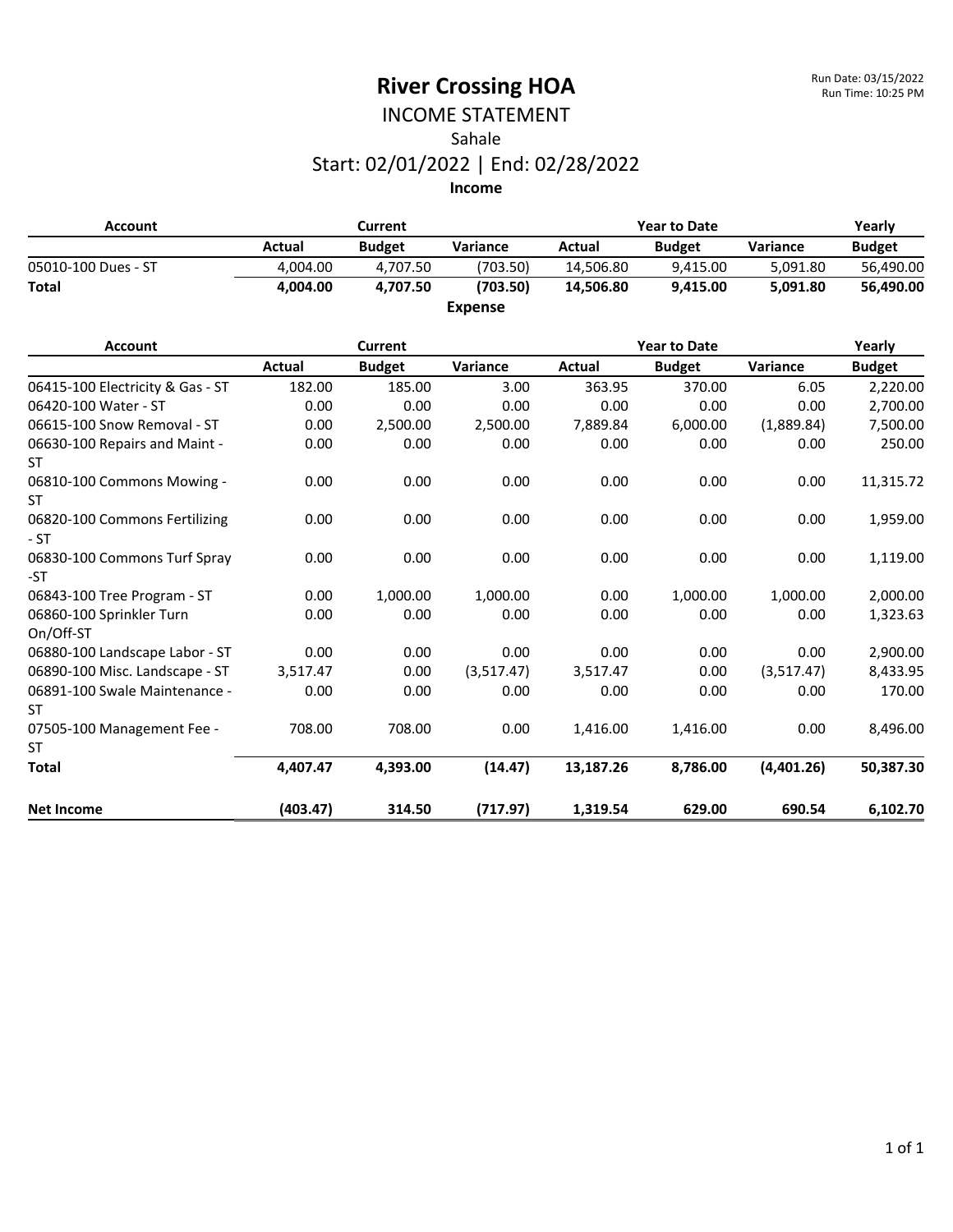## INCOME STATEMENT Orchard Place Start: 02/01/2022 | End: 02/28/2022

| Account            |          | <b>Year to Date</b><br>Current |                |          |               | Yearly   |               |
|--------------------|----------|--------------------------------|----------------|----------|---------------|----------|---------------|
|                    | Actual   | <b>Budget</b>                  | Variance       | Actual   | <b>Budget</b> | Variance | <b>Budget</b> |
| 05010-200 Dues -OP | 3.661.00 | 3.450.00                       | 211.00         | 9.147.00 | 6.900.00      | 2.247.00 | 41,400.00     |
| <b>Total</b>       | 3.661.00 | 3.450.00                       | 211.00         | 9.147.00 | 6.900.00      | 2.247.00 | 41.400.00     |
|                    |          |                                | <b>Expense</b> |          |               |          |               |

| <b>Account</b>                         |          | Current       |          |          | <b>Year to Date</b> |            |               |
|----------------------------------------|----------|---------------|----------|----------|---------------------|------------|---------------|
|                                        | Actual   | <b>Budget</b> | Variance | Actual   | <b>Budget</b>       | Variance   | <b>Budget</b> |
| 06615-200 Snow Removal - OP            | 0.00     | 2,000.00      | 2,000.00 | 7,269.08 | 4,500.00            | (2,769.08) | 6,500.00      |
| 06812-200 Homes Mowing - OP            | 0.00     | 0.00          | 0.00     | 0.00     | 0.00                | 0.00       | 16,009.92     |
| 06822-200 Homes Fertilizing -<br>OP.   | 0.00     | 0.00          | 0.00     | 0.00     | 0.00                | 0.00       | 2,449.47      |
| 06832-200 Homes Turf Spraying<br>$-OP$ | 0.00     | 0.00          | 0.00     | 0.00     | 0.00                | 0.00       | 1,167.69      |
| 06843-200 Tree Program - OP            | 0.00     | 0.00          | 0.00     | 0.00     | 0.00                | 0.00       | 1,192.76      |
| 06860-200 Sprinkler Turn<br>On/Off-OP  | 0.00     | 0.00          | 0.00     | 0.00     | 0.00                | 0.00       | 1,151.62      |
| 06880-200 Landscape Labor -<br>OP.     | 0.00     | 0.00          | 0.00     | 0.00     | 0.00                | 0.00       | 1,550.00      |
| 06890-200 Misc. Landscape - OP         | 0.00     | 0.00          | 0.00     | 0.00     | 0.00                | 0.00       | 7,470.13      |
| 07505-200 Management Fee -<br>OP.      | 240.00   | 240.00        | 0.00     | 480.00   | 480.00              | 0.00       | 2,880.00      |
| <b>Total</b>                           | 240.00   | 2,240.00      | 2,000.00 | 7,749.08 | 4,980.00            | (2,769.08) | 40,371.59     |
| <b>Net Income</b>                      | 3,421.00 | 1,210.00      | 2,211.00 | 1,397.92 | 1,920.00            | (522.08)   | 1,028.41      |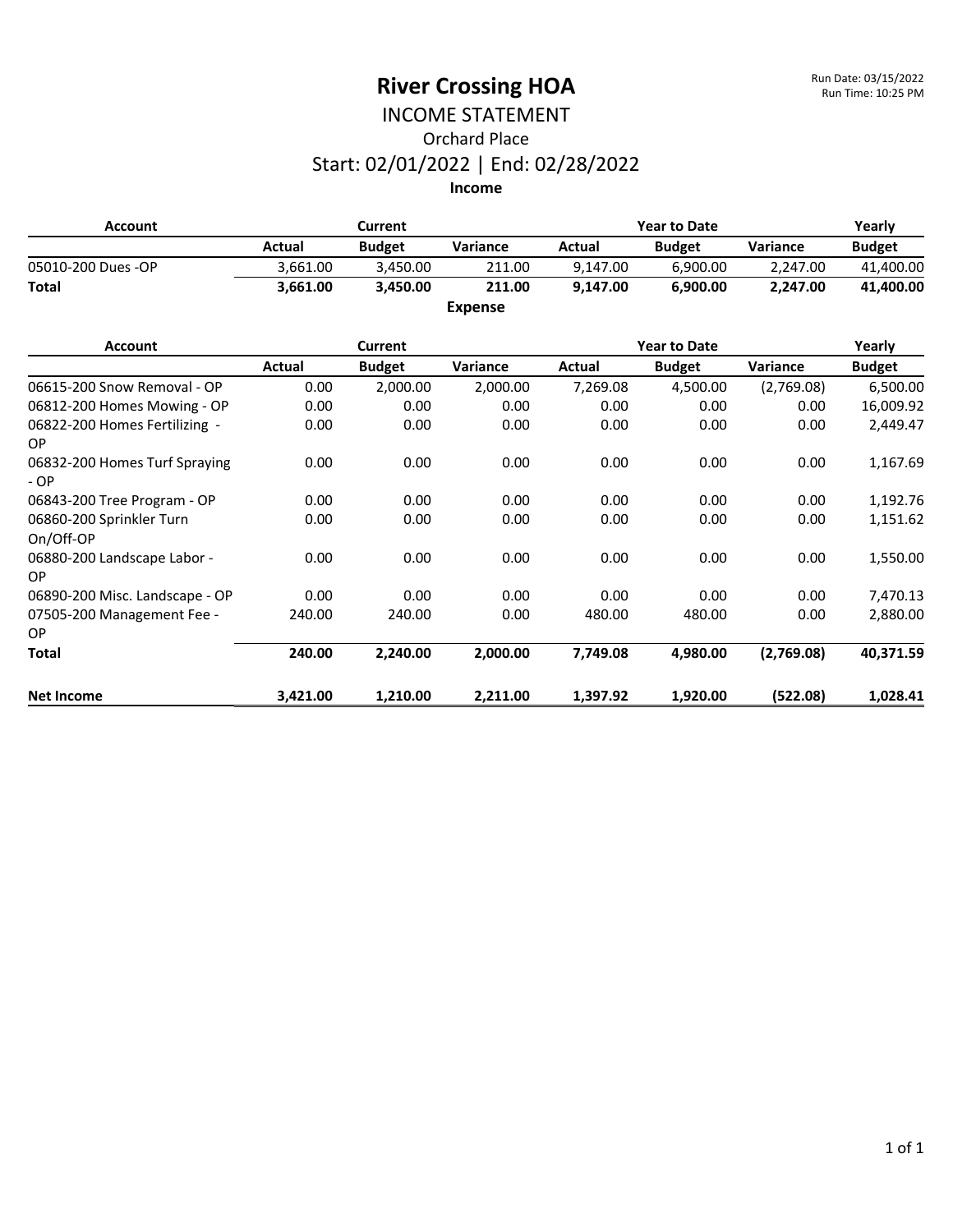#### INCOME STATEMENT Trailhead Townhomes

#### Start: 02/01/2022 | End: 02/28/2022

| Account             |          | Current       |                |          | <b>Year to Date</b> |          |               |
|---------------------|----------|---------------|----------------|----------|---------------------|----------|---------------|
|                     | Actual   | <b>Budget</b> | Variance       | Actual   | <b>Budget</b>       | Variance | <b>Budget</b> |
| 05010-300 Dues - TT | 3.023.00 | 2.070.00      | 953.00         | 6.160.00 | 4.140.00            | 2.020.00 | 24,840.00     |
| <b>Total</b>        | 3.023.00 | 2.070.00      | 953.00         | 6.160.00 | 4.140.00            | 2.020.00 | 24.840.00     |
|                     |          |               | <b>Expense</b> |          |                     |          |               |

| <b>Account</b>                         | <b>Current</b> |               |          | <b>Year to Date</b> |               |            | Yearly        |
|----------------------------------------|----------------|---------------|----------|---------------------|---------------|------------|---------------|
|                                        | Actual         | <b>Budget</b> | Variance | Actual              | <b>Budget</b> | Variance   | <b>Budget</b> |
| 06415-300 Electricity & Gas - TT       | 42.26          | 46.00         | 3.74     | 84.43               | 92.00         | 7.57       | 552.00        |
| 06420-300 Water - TT                   | 0.00           | 0.00          | 0.00     | 0.00                | 0.00          | 0.00       | 590.00        |
| 06615-300 Snow Removal - TT            | 0.00           | 1,000.00      | 1,000.00 | 3,953.11            | 2,500.00      | (1,453.11) | 3,500.00      |
| 06810-300 Commons Mowing -<br>TT       | 0.00           | 0.00          | 0.00     | 0.00                | 0.00          | 0.00       | 9,605.06      |
| 06820-300 Commons Fertilizing<br>$-TT$ | 0.00           | 0.00          | 0.00     | 0.00                | 0.00          | 0.00       | 764.49        |
| 06830-300 Commons Turf<br>Spray-TT     | 0.00           | 0.00          | 0.00     | 0.00                | 0.00          | 0.00       | 381.50        |
| 06843-300 Tree Program - TT            | 0.00           | 550.00        | 550.00   | 0.00                | 550.00        | 550.00     | 1,100.00      |
| 06860-300 Sprinkler Turn<br>On/Off-TT  | 0.00           | 0.00          | 0.00     | 0.00                | 0.00          | 0.00       | 673.33        |
| 06880-300 Landscape Labor - TT         | 0.00           | 0.00          | 0.00     | 0.00                | 0.00          | 0.00       | 1,830.00      |
| 06890-300 Misc. Landscape - TT         | 885.36         | 0.00          | (885.36) | 885.36              | 0.00          | (885.36)   | 2,746.05      |
| 07505-300 Management Fee -<br>TT       | 216.00         | 216.00        | 0.00     | 432.00              | 432.00        | 0.00       | 2,592.00      |
| <b>Total</b>                           | 1,143.62       | 1,812.00      | 668.38   | 5,354.90            | 3,574.00      | (1,780.90) | 24,334.43     |
| <b>Net Income</b>                      | 1,879.38       | 258.00        | 1,621.38 | 805.10              | 566.00        | 239.10     | 505.57        |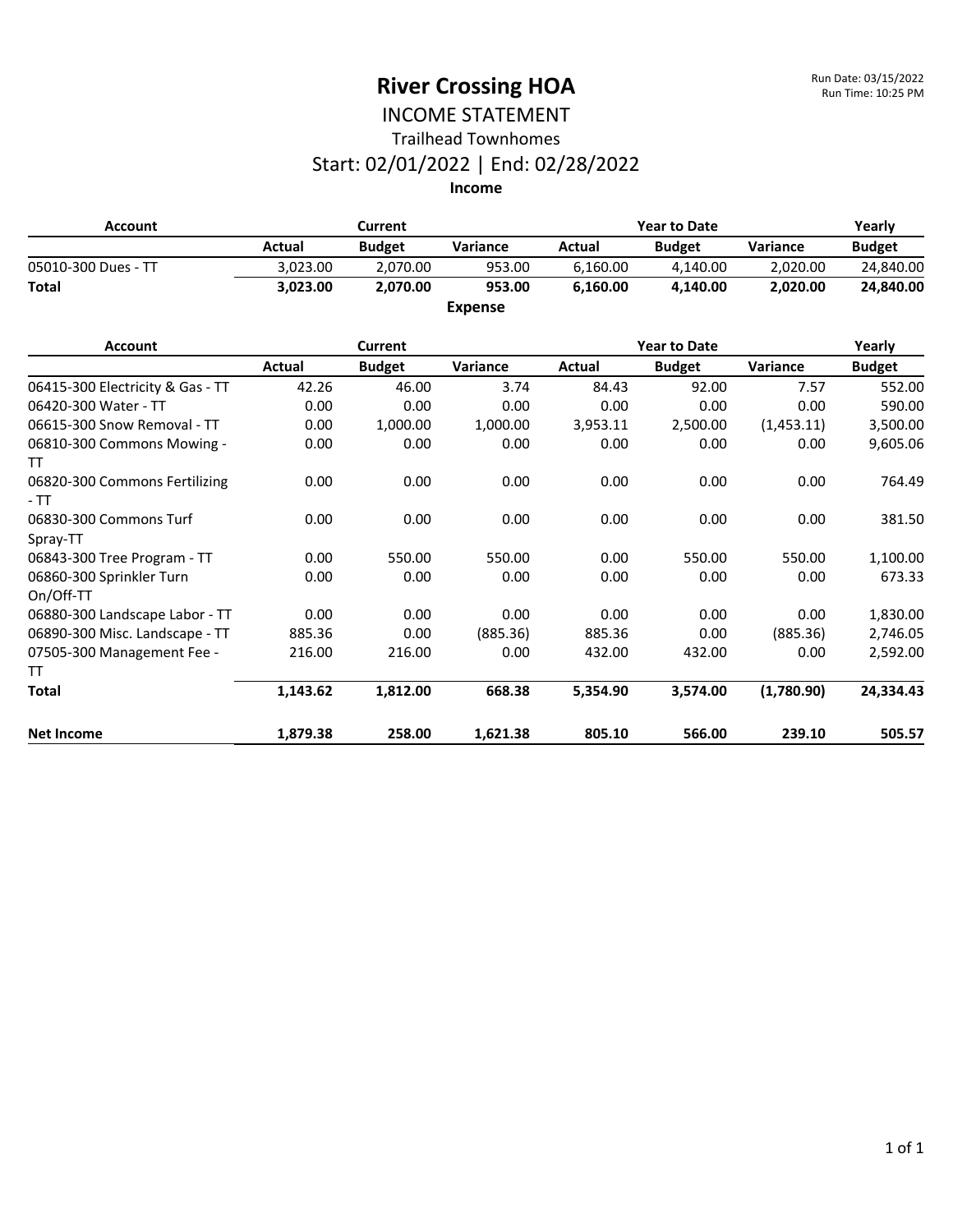#### INCOME STATEMENT East Townhome Cottages

## Start: 02/01/2022 | End: 02/28/2022

| <b>Account</b>                               | <b>Current</b> |                |                | <b>Year to Date</b> |                     |            | Yearly        |
|----------------------------------------------|----------------|----------------|----------------|---------------------|---------------------|------------|---------------|
|                                              | <b>Actual</b>  | <b>Budget</b>  | Variance       | <b>Actual</b>       | <b>Budget</b>       | Variance   | <b>Budget</b> |
| 05010-400 Dues - RETC                        | 1,384.00       | 1,955.00       | (571.00)       | 4,926.00            | 3,910.00            | 1,016.00   | 30,090.00     |
| 05012-400 Dues - Builder - RETC              | 0.00           | 690.00         | (690.00)       | 0.00                | 690.00              | (690.00)   | 3,450.00      |
| <b>Total</b>                                 | 1,384.00       | 2,645.00       | (1,261.00)     | 4,926.00            | 4,600.00            | 326.00     | 33,540.00     |
|                                              |                |                | <b>Expense</b> |                     |                     |            |               |
| <b>Account</b>                               |                | <b>Current</b> |                |                     | <b>Year to Date</b> |            | Yearly        |
|                                              | Actual         | <b>Budget</b>  | Variance       | <b>Actual</b>       | <b>Budget</b>       | Variance   | <b>Budget</b> |
| 06415-400 Electricity & Gas -<br><b>RETC</b> | 0.00           | 30.00          | 30.00          | 0.00                | 60.00               | 60.00      | 360.00        |
| 06420-400 Water - RETC                       | 0.00           | 0.00           | 0.00           | 0.00                | 0.00                | 0.00       | 650.00        |
| 06615-400 Snow Removal -                     | 0.00           | 2,000.00       | 2,000.00       | 7,330.94            | 4,000.00            | (3,330.94) | 5,000.00      |
| <b>RETC</b>                                  |                |                |                |                     |                     |            |               |
| 06810-400 Homes Mowing -                     | 0.00           | 0.00           | 0.00           | 0.00                | 0.00                | 0.00       | 16,181.36     |
| <b>RETC</b>                                  |                |                |                |                     |                     |            |               |
| 06820-400 Commons Fertilizing<br>- RETC      | 0.00           | 0.00           | 0.00           | 0.00                | 0.00                | 0.00       | 1,081.50      |
| 06830-400 Commons Turf<br>Spray-RETC         | 0.00           | 0.00           | 0.00           | 0.00                | 0.00                | 0.00       | 900.00        |
| 06843-400 Tree Program - RETC                | 0.00           | 300.00         | 300.00         | 0.00                | 300.00              | 300.00     | 600.00        |
| 06860-400 Sprinkler Turn<br>On/Off-RETC      | 0.00           | 0.00           | 0.00           | 0.00                | 0.00                | 0.00       | 854.86        |
| 06880-400 Landscape Labor -<br><b>RETC</b>   | 0.00           | 0.00           | 0.00           | 0.00                | 0.00                | 0.00       | 1,850.00      |
| 06890-400 Misc. Landscape-<br><b>RETC</b>    | 735.08         | 0.00           | (735.08)       | 735.08              | 0.00                | (735.08)   | 4,216.40      |
| 07505-400 Management Fee -<br><b>RETC</b>    | 204.00         | 204.00         | 0.00           | 408.00              | 408.00              | 0.00       | 3,288.00      |
| <b>Total</b>                                 | 939.08         | 2,534.00       | 1,594.92       | 8,474.02            | 4,768.00            | (3,706.02) | 34,982.12     |
| <b>Net Income</b>                            | 444.92         | 111.00         | 333.92         | (3,548.02)          | (168.00)            | (3,380.02) | (1,442.12)    |